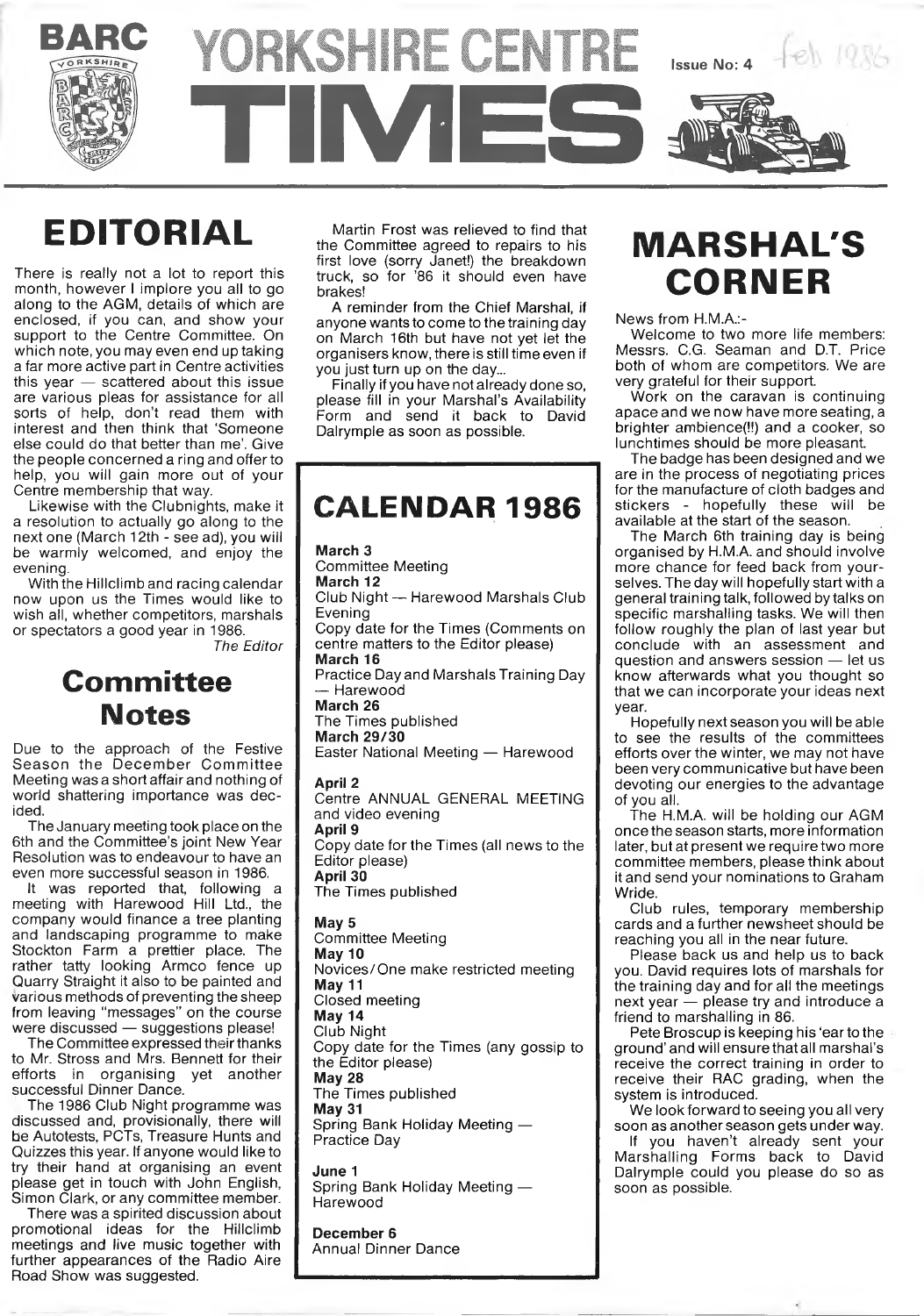## **BARC SPRINT CHAMPIONSHIP NEWS**

Hopefully you all remember the article by Malcolm Pittwood on the Sprint scene which the 'Times' ran last year.

For 1986 the BARC London and Home Counties Centre have secured sponsorship for the Sprint Championship from Bavarian Motor Sport Ltd. and will run the Championship under the title BM Sport — BARC Sprint Championship 1986.

The Championship is the only restricted status National series catering for the Production Saloon or Sports Car driver and the 'bogey time' scoring system will give newcomers a standard to aim for whilst the more experienced competitors are fighting for overall honours. In 1984 and 1985 production cars took the runner-up spots whilst in 1983 Mike Willis took the championship honours outright in a production car.

There will be 14 rounds in 1986 — Goodwood x 4, Lydden Hill x 1, Brands Hatch x 1, Bruntingthorpe  $x$  3 and Oulton Park  $x$  2 — with the best eight scores to count.

For further details please contact the Championship coordinator Ian Bax, 34 Norfolk Farm Road, Pyrford, Woking, Surrey.

Or, if you would like to have a chat about sprinting with a local production car entrant, no doubt Malcolm Pittwood would be happy to give you some pointers — he is at 11 Fieldside, Edenthorpe, Doncaster. DN3 2JS. Tel: 0302- 884655 (Home) or 0302-66611 (Work).

## **NATIONAL BREAKDOWN RALLY**

Just finished as we go to press with this issue is the National Breakdown International Rally. Based for the second year in Bradford the event suffered more than a little at the hands of the weather, coming to an almost complete halt early on Saturday morning in the North Yorkshire forests, where something like six inches of snow in under two hours blocked many of the public roads.

Sutton Bank once more proved impassable for many and was closed by the police, rally competitors, service crews and spectators alike unable to ascend, leaving the bottom of the hill strewn with vehicles in all sorts of precarious positions.

Once the weather took a hand the rally route had to be changed drastically and only a handful of the forest stages planned were actually used, which rather spoilt the whole affair. The officials on the spot must be congratulated for the way in which they at least kept the rally moving to an early conclusion on Saturday evening. Rather more criticisms were aimed by many at Rally HQ, who, perhaps understandably, were rather vague as to what was actually happening on the ground. Not an enviable task keeping others informed when your information is liable to be altered as soon as you have passed it on...

As to the results, Hannu Mikkola/Arne Hertz just beat David Llewellin/ Phil Short, the Audi Quatro having but a few seconds in hand over the Metro 6R4 after Llewellin put in a storming couple of final stages in Dalby — only an unscheduled trip down a no-entry robbed the Metro of victory. Earlier the lead was safely in the hands of Mikael Sundstrum/Voitto Sylander until an unscheduled collision with a very hard tree at the Lightwater Valley stage wrecked the Peugeot 205 T16.





*Sundstrum/Sylander in the Peugeot on the snowy Wass 1 stage early Saturday morning.*

*All pictures by Paul Boothroyd/PBP.*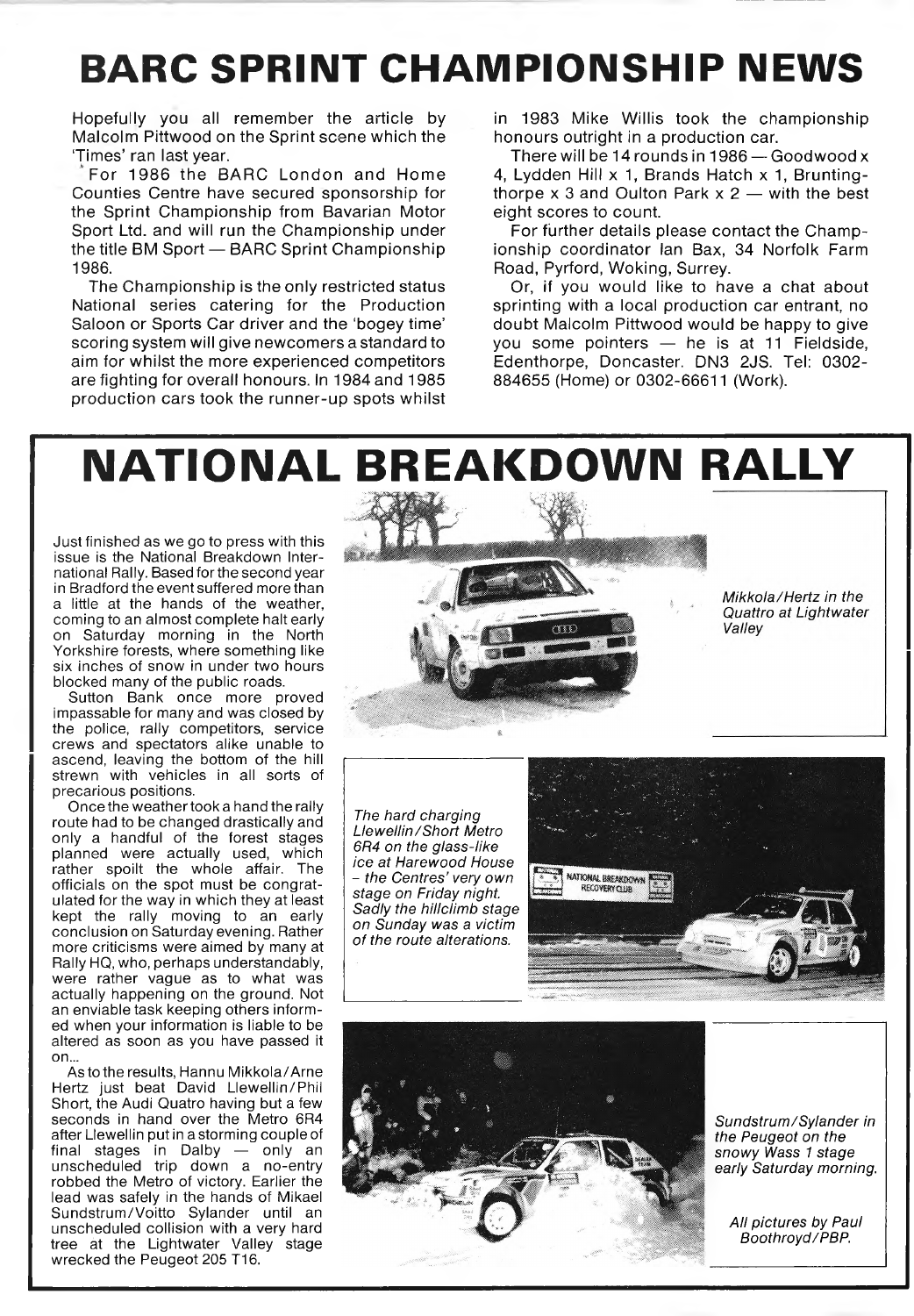### **Harewood Goes Pop Again**

Following the very popular appearance of the Radio Aire Roadshow at Harewood last year, the circus will be making three visits in 1986. So put the following dates in your diary: 11th May, 1st June and 28th September.

On the 20th July, to support the RAC Championship meeting at Harewood there will be the White Eagles with Martin Bowland — a traditional Jazz band, live bowiand — a traditional bazz band, live<br>with other personalities in attendance. Further details nearer the day.

#### **ANNUAL GENERAL MEETING**

Notice is hereby given that the Annual General Meeting of the B.A.R.C. Yorkshire Centre will be held in the Creskeld Room at the Parkway Hotel, Otley Road, Leeds 16 at 8.00 p.m. on Wednesday 2nd April 1986.

By order of the Committee John M. English Hon. Secretary

#### **AGENDA**

1. To receive and adopt the minutes of the Annual General Meeting held on 20th March 1985.

- 2. To receive the reports of:
- a) The Hon. Secretary
- b) The Hon. Treasurer
- c) The Hon. Competition Secretary
- d) The Hon. Social Secretary
- e) The Chairman

3. To elect Officers and Committee for 1986/87.

a) Chairman

- b) Vice Chairman
- c) Hon. Treasurer
- d) Hon. Secretary
- e) Hon. Competition Secretary
- f) Hon. Social Secretary

g) The requisite number of Committee Members.

4. To transact any other formal business which may properly be dealt with at an Annual General Meeting of the Centre.

Under Item 4 on the Agenda, time is given for discussion on any other business members may wish to raise. It is helpful, particularly where explanations or answers which will require reference to Centre are required, if advance notice can be given.

**MARCH CLUBNIGHT** 12th March **MODEL CAR AUTO TESTS** Organised by Harewood Marshal's Association **IN THE BARN AT HAREWOOD HILLCLIMB 8.00** and afterwards at the Travellers Rest, Harewood Avenue. *Radio controlled model cars will be provided* **ALL Welcome Bring a warm coat!!!**

#### **CALLING ALL COMPETITORS**

The Harewood Marshal's Association would like to invite you to join us as associate (non-marshalling) members, as one or two people already have. We would very much appreciate your support and would welcome comments from yourselves as to how you feel we could provide a better service to you.

> **Subscription Rates:** One Year — £1

> Life Member — £10

Membership forms from the H.M.A. Caravan at the meetings or from JOHN STAVELEY, 40 BIRKDALE DRIVE,

LEEDS LS17 7RU.

We look forward to welcoming you to our association.

#### **PUBLICITY OPERATIVES REQUIRED**

Jim Johnstone the Centres hardworking PR and Publicity officer is seeking help once again with the distribution and posting of advertising for the Harewood meetings.

If there are any of you who could help, especially in the Yorkshire area, with putting up Harewood posters, please contact Jim at Leeds 431372 - Office hours.

#### **MARSHALS REQUIRED FOR ALL MEETINGS IN 1986**

HELP US TO INCREASE OUR MARSHALLING STRENGTH IN 86 BY BECOMING INVOLVED AS A MARSHAL — **EVERYONE** WELCOME

Contact: David Dalrymple for an availability form.

#### **Committee 1986/87**

Retire 1986: M.J. Frost, R.G. Hooper, I. Pashley. During the year Mr. J.P. Kaye and Mr. M. Lanfranchi have resigned from the Committee.

Mr. M.J. Frost, Mr. R.G. Hooper and Mr. I. Pashley who retire by rotation, have indicated their willingness to stand for re-election. They have been nominated by the Committee.

Including these nominations there are a total of 5 vacancies to be filled on the committee and nominations for candidates are invited.

All nominations must be made in writing, with the knowledge and consent of the nominee and must be duly proposed and seconded by two members of the Centre.

Nominations must be sent to the Hon. Secretary J.M. English, 32 Farfield Avenue, Knaresborough, North Yorks. HG5 8HB to reach him by or before the morning of the 24th March 1986.

Members are invited to bring along their families and friends who may attend the A.G.M. although they may not take part in any voting or discussion.

Bar in meeting room open from 7.30pm.

### **Silverstone 1000km WEC**

For all you long-distance racing fans. The North-East Porsche Drivers Club is organising a luxury coach trip to the Silverstone 1000km event on May 5th.

Leaving Newcastle-upon-Tyne at 6.30 a.m. the coach will pick up passengers en-route as required and Yorkshire Centre members are invited along.

Cost is £22.50, including admission or just £12.50 if you already have a ticket.

Please contact Jeff Penrice at 3 Danby Close, Rickleton, Washington, Tyne and Wear, NE38 3JB or give him a ring on 091-4178159.

The Porsche Drivers Club also extend an invitation for Centre members to attend any of their events and Clubnights. Again contact Jeff Penrice for details.

### **Officials for the Year 1985/86**

Vice-President: A.J. Burton Officers (who retire): Chairman: S.N. Clark

Vice Chairman: J.R. Hardcastle

Hon. Treasurer: D.N. Townsend

Hon. Secretary: J.M. English

Hon. Competition Secretary: T.C.D. Smith Hon. Social Secretary: L.S. Stross

In accordance with the "Rules for the conduct of Centres" drawn up by the Club's Council under Article 39 of the Memoranda and Articles of Association of the British Automobile Racing Club Ltd., the Yorkshire Centre Committee makes the nominations for Officers for the following year.

The following nominations have been made for 1986/87:

Chairman: J. Johnstone

Vice-Chairman: J.R. Hardcastle

Hon. Treasurer: D.N. Townsend

Hon. Secretary: J.M. English

Hon. Competition Secretary: T.B.N.

Hon. Social Secretary: T.B.N.

### **SITUATIONS VACANT**

If you have any spare time either on the Saturday of each Harewood event or in the two or three weeks before each event, there will be something you can do to help put on the Hillclimb.

Have you any ability or experience in any of the following? Administration

Promotions

Attractions (on the day)

Electronics (communications/timing)

Site Planning — layout etc. (Saturdays &

Sunday morning)

Tee Shirt Sales

Cashiers Duties

If you want to help please contact Denys Townsend (0653 3250 day) or Simon Clark (0937 64554 day).